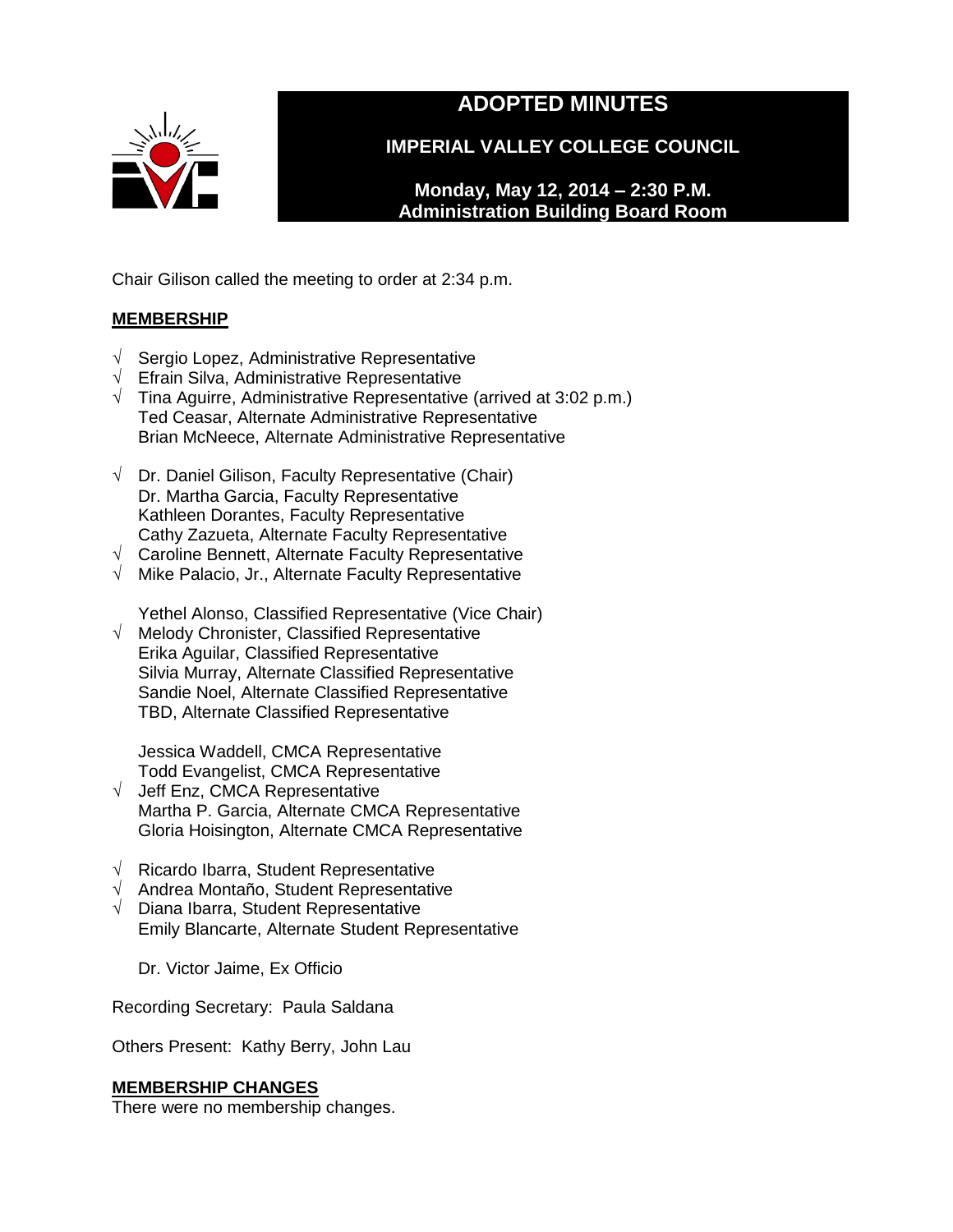#### **PUBLIC COMMENT**

There was no public comment.

#### **APPROVAL OF MINUTES**

1. April 14, 2014 M/S/C Lopez/Enz to approve the minutes dated April 14, 2014.

#### **Motion carried.**

2. April 28, 2014 M/S/C Chronister/Lopez to approve the minutes dated April 28, 2014.

#### **Motion carried.**

# **AREA REPORTS/UPDATES**

# **College Council Report – Daniel Gilison**

Chair Gilison reported as follows:

• He met with Dr. Jaime to discuss the revised College Council Standing Rules, including the newly-created Agenda Committee and the new process going forward.

# **Measure J and L Report – John Lau**

VP Lau reported as follows:

- The ribbon-cutting for the CTE buildings occurred on Thursday, May  $1<sup>st</sup>$ .
- There would be no new construction for two to three years.
- Unable to sell bonds due to the low property values.

#### **Program Review Update – Ted Ceasar**

Dean Ceasar was not present at the meeting; Dean Silva reported as follows:

- Program review has been completed.
- A short survey has been developed regarding the effectiveness of Program Review. The survey will be going out to the campus community to get feedback regarding the effectiveness of program review.
- The 2015-16 program review process will begin in the fall semester.
- Implementation of SPOL would also be in the fall semester.

# **Budget Update/Financial – John Lau**

VP Lau reported as follows:

- In the process of generating the 2014-15 budget.
- The Final Budget must be adopted by the Board of Trustees on or before September  $15<sup>th</sup>$ .
- Since the budget ties into the ACCJC recommendations, consideration must be given to 1) Funding of the OPEB liability; 2) Reaching 16.6% reserve level in five years; 3) Ensuring ongoing revenues meet or exceed ongoing expenditures without the use of reserves.
- Further details regarding the budget and ACCJC recommendations will be presented at the Campus Forum scheduled on Thursday, May 15<sup>th</sup>.

# **ASG President Update – Ricardo Ibarra**

ASG Representative Ricardo Ibarra reported as follows:

- ASG had its last meeting for 2013-14 on Monday, May  $5<sup>th</sup>$ .
- Announced Priscila Ortiz as the new ASG President.
- Students are studying for finals this week.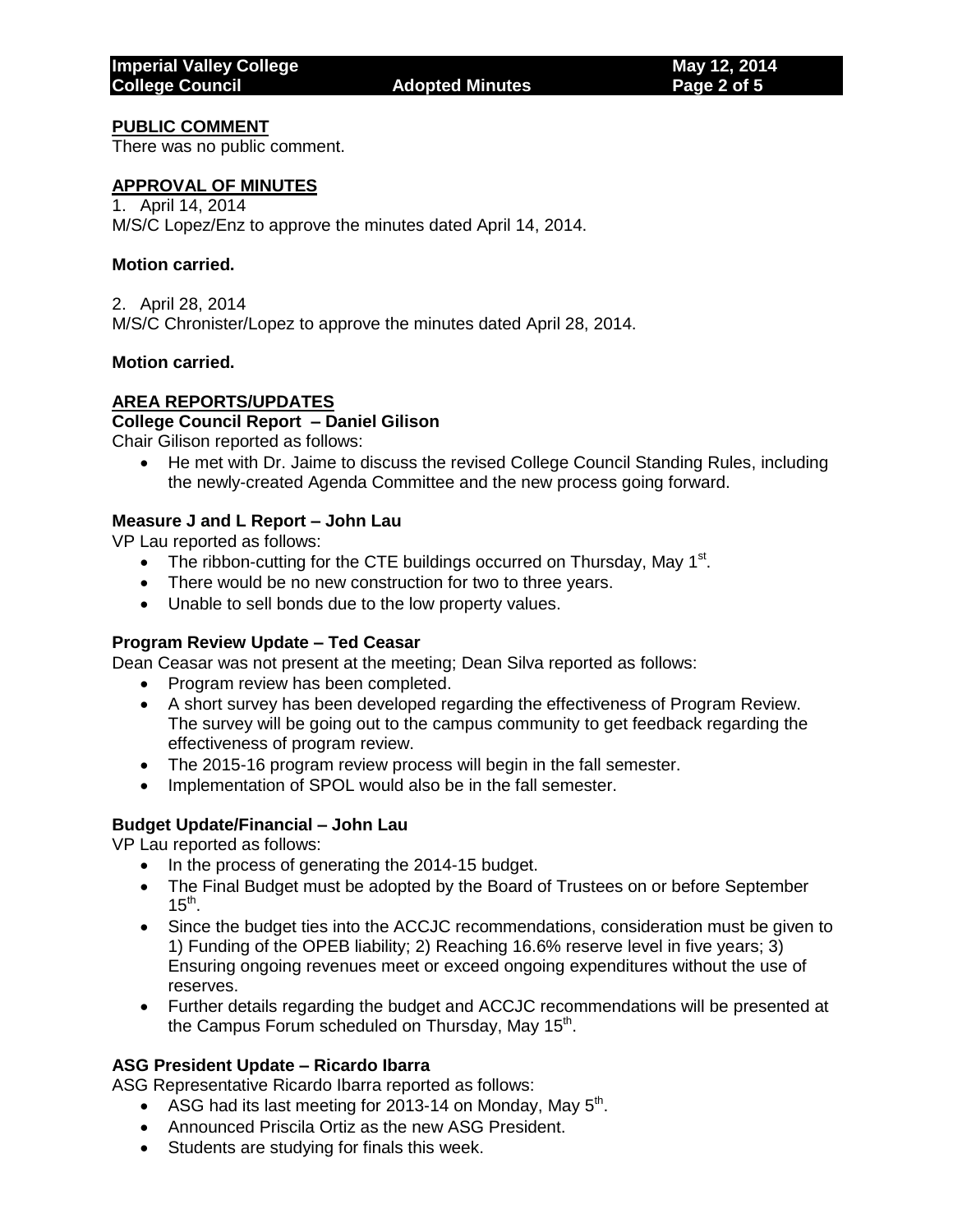# **President's Update – Victor Jaime**

Dr. Jaime was not present at the meeting; no report was provided.

#### **SUB-COMMITTEE REPORTS**

# **Competitive Athletics Committee – Eric Lehtonen**

Eric Lehtonen was not present at the meeting; no report was provided.

#### **Environmental Health & Safety Committee – Tim Nakamura**

Director Nakamura was not present at the meeting; VP Lau stated the committee failed to make quorum at its last meeting.

#### **Facilities and Environmental Improvement Committee – Jeff Enz**

Director Enz reported as follows:

- The committee met last week.
- Discussion included a proposed monument project proposed by a student; more details regarding the project will be forthcoming.
- The committee prioritized and approved facility resource requests. The resource requests will be forwarded to the Budget & Fiscal Planning Committee.

#### **Public Relations & Marketing Committee – Mike Nicholas**

Mike Nicholas was not present at the meeting; no report was provided.

#### **Student Affairs Committee – Sergio Lopez**

Dean Lopez reported as follows:

- The committee met last week.
- Awarded student scholarships including six in the amount of \$1,000 and one in the amount of \$500.

#### **Campus Hour and Professional Development Committee – Tina Aguirre**

Dean Aguirre reported as follows:

• The committee will be meeting on Thursday, May 15<sup>th</sup> to address prioritization of resource requests; elect the chairperson for next year; review the calendar of events; review the self-evaluation form; and Professional Development Plan.

# **OTHER COMMITTEE REPORTS**

# **Academic Senate – Daniel Gilison**

Chair Gilison reported as follows:

- At its recent meeting, the Senate took action on the following items:
	- o Announced Barbara Nilson as the winner of the Rafael Santos Award.
	- o The Senate elected Frank Rapp as the new chair of the Curriculum Committee.
	- o Announced the newly executive committee: Michael Heumann, President; Daniel Gilison, Vice President; Frank Hoppe, Secretary; Caroline Bennett, Treasurer.

#### **Budget and Fiscal Planning Committee – Martha Garcia**

Member Garcia was not present at the meeting; VP Lau reported as follows:

- The committee will be looking at the draft budget and making revisions to balance same.
- The 2014-15 Budget will be finalized and adopted in September.
- Final budget must address all accreditation recommendations.

#### **Technology Planning Committee – Jeff Enz**

Director Enz reported as follows: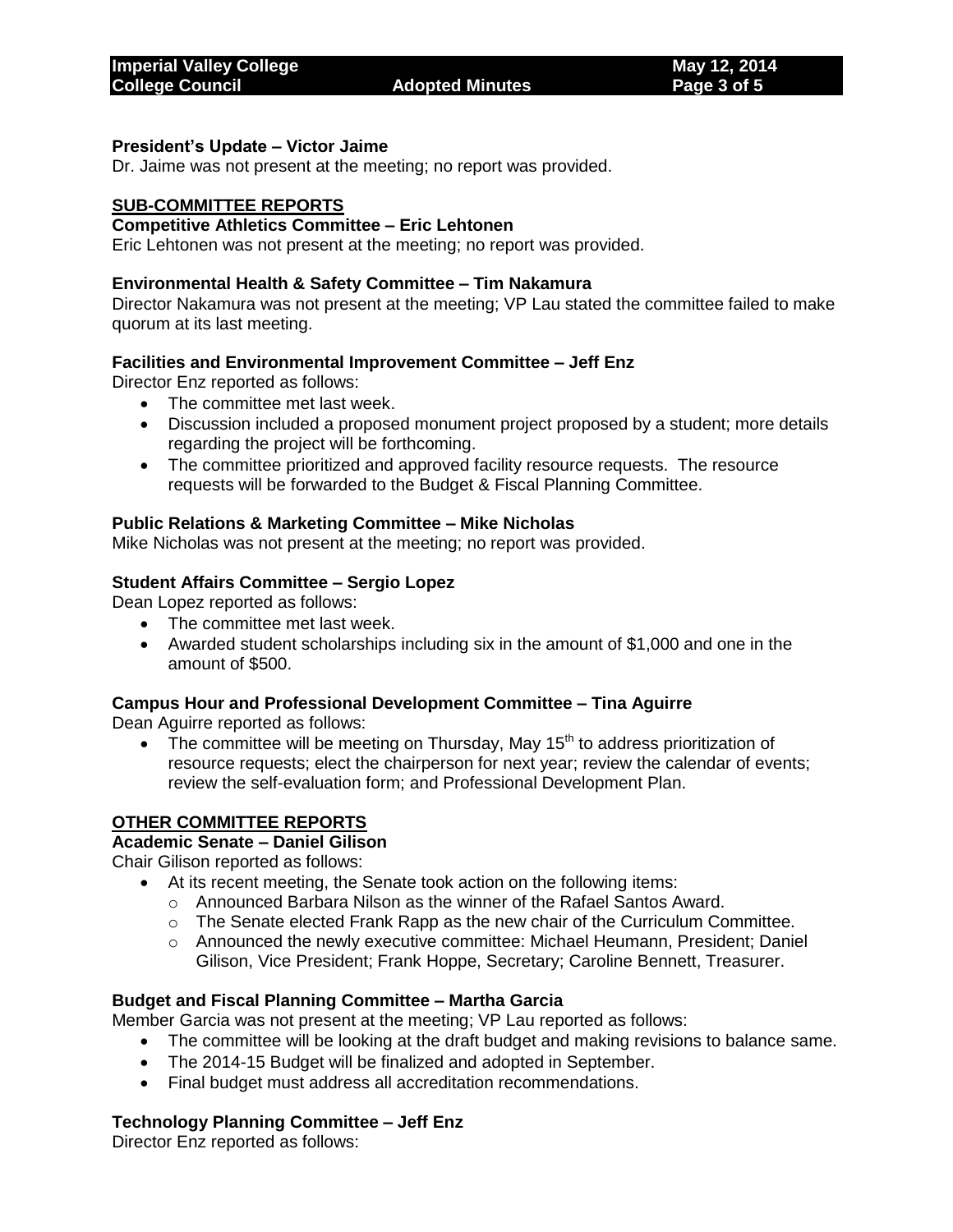The committee met last week. The main topic of discussion included review and approval of resource allocations which would be forwarded to the Budget and Fiscal Planning Committee.

# **Accreditation/CART Committee – Kathy Berry**

VP Berry reported as follows:

- The committee met and reviewed the evaluation report, which states IVC is on warning status.
- Explained the college has two years to be in full compliance; otherwise the warning status may lead to show cause status.
- Putting together an accreditation sign-up sheet for faculty and staff interested and available to work over the summer.
- Stated all work related to accreditation must be completed by January.

#### **Staffing Committee – Marion Boenheim**

Consultant Boenheim is no longer employed at IVC; no report was provided.

#### **START Committee – Martha Garcia**

Member Garcia was not present at the meeting; no report was provided.

#### **DISCUSSION AND INFORMATION ITEMS**

#### **1. Membership of Agenda Committee – Daniel Gilison**

Chair Gilison stated the Agenda Committee would consist of five College Council members, including one from each representative area, plus the recording secretary. He stated the Agenda Committee would be meeting the week before each College Council meeting.

#### **2. Professional Development Plan (Attachment A) – Tina Aguirre**

Chair Gilison stated that due to the negotiable contract items contained within the Professional Development Plan, the College Council could not take action. Thus, the College Council would discuss the plan and provide feedback.

Dean Aguirre highlighted the plan; specifically those areas considered negotiable items.

Discussion ensued regarding the number of hours required for full-time and part-time employees; the appropriate action taken if hours are not completed; faculty unable to complete hours due to sabbatical or personal leave.

The College Council recommended that the language considered negotiable items be deleted.

# **ACTION ITEMS**

# **1. College Council Standing Rules update (Attachment B) – Daniel Gilison**

M/S/C Lopez/Chronister to approve the updated College Council Standing Rules

#### Discussion:

Chair Gilison noted an error in the recently approved Standing Rules under the heading "Meetings". The sentence, "Meetings are held on the last Monday of the month," should be corrected to state, "Meetings are held on the  $4<sup>th</sup>$  Monday of the month."

# **Motion carried to approve the College Council Standing Rules as corrected.**

# **ADJOURNMENT**